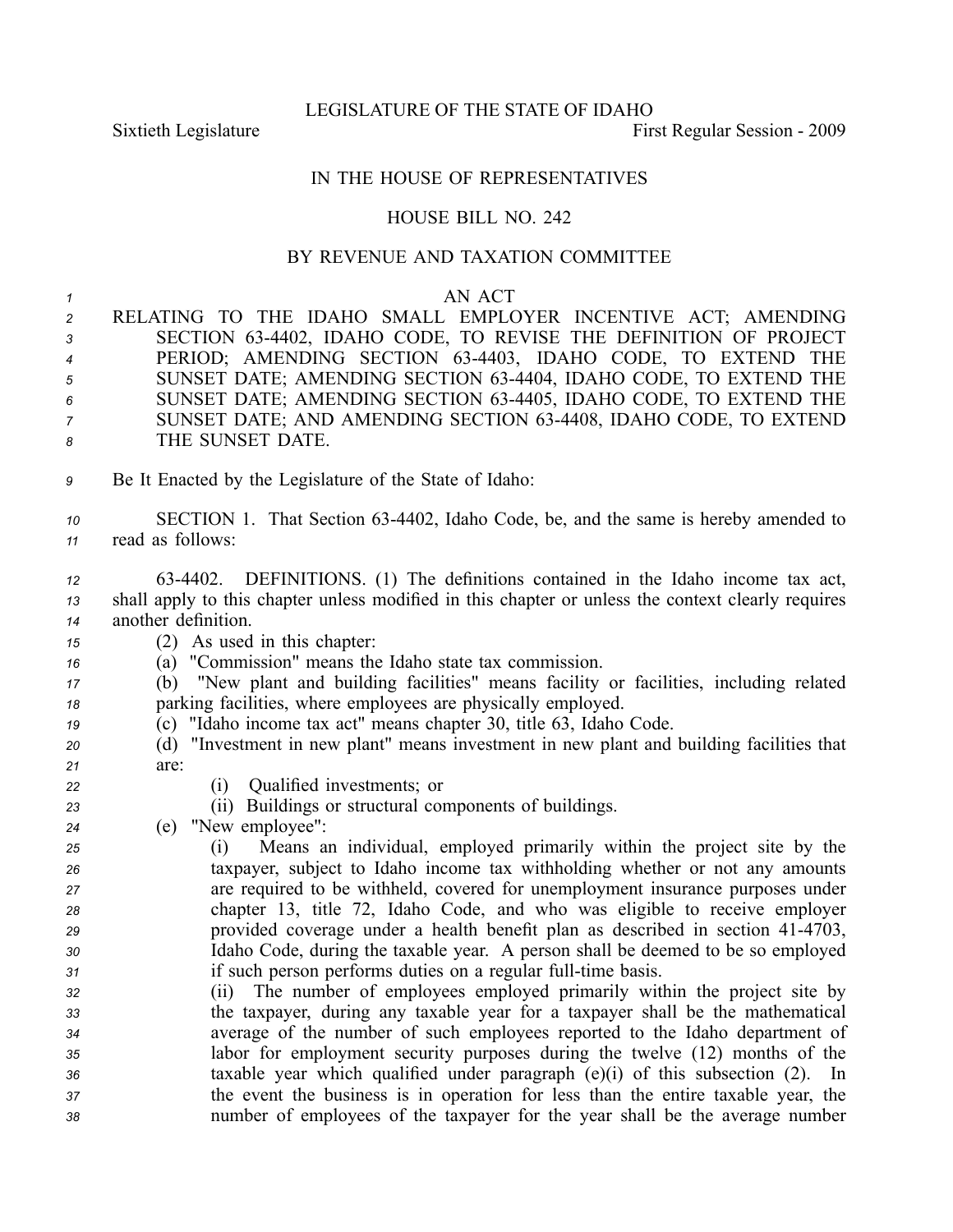| $\boldsymbol{\mathcal{1}}$ | actually employed during the months of operation, provided that the qualifications                                                                             |
|----------------------------|----------------------------------------------------------------------------------------------------------------------------------------------------------------|
| $\overline{c}$             | of paragraph $(e)(i)$ of this subsection $(2)$ are met.                                                                                                        |
| 3                          | (iii) Existing employees of the taxpayer who obtain new qualifying positions                                                                                   |
| 4                          | within the project site and employees transferred from a related taxpayer or                                                                                   |
| 5                          | acquired as part of the acquisition of a trade or business from another taxpayer                                                                               |
| 6                          | within the prior twelve (12) months are not included in this definition unless the                                                                             |
| 7                          | new position or transfer creates a net new job in Idaho.                                                                                                       |
| 8                          | "Project period" means the period of time beginning at the earlier of a physical<br>(f)                                                                        |
| 9                          | change to the project site or the first employment of new employees located in Idaho                                                                           |
| 10                         | who are related to the activities at the project site, but no earlier than January 1, 2006,                                                                    |
| 11                         | and ending when the facilities constituting the project are placed in service, but no later                                                                    |
| 12                         | than December 31, $20\frac{120}{20}$ and no longer than ten (10) years after the beginning.                                                                    |
| 13                         | (g) "Project site" means an area or areas at which new plant and building facilities are                                                                       |
| 14                         | located and at which the tax incentive criteria have been or will be met and which are                                                                         |
| 15                         | either:                                                                                                                                                        |
| 16                         | A single geographic area located in this state at which the new plant and<br>(1)                                                                               |
| 17                         | building facilities owned or leased by the taxpayer are located; or                                                                                            |
| 18                         | (ii) One (1) or more geographic areas located in this state if eighty percent $(80\%)$                                                                         |
| 19                         | or more of the investment required by subsection $(2)(j)(i)$ of this section is made at                                                                        |
| 20                         | one $(1)$ of the areas.                                                                                                                                        |
| 21                         | (iii) The project site must be identified and described to the commission by a                                                                                 |
| 22                         | taxpayer subject to tax under the Idaho income tax act, in the form and manner                                                                                 |
| 23                         | prescribed by the commission.                                                                                                                                  |
| 24                         | (h) "Qualified investment" shall be defined as in section 63-3029B, Idaho Code.                                                                                |
| 25                         | "Recapture period" means:<br>(i)                                                                                                                               |
| 26                         | In the case of credits described in sections 63-4403 and 63-4404, Idaho<br>(1)                                                                                 |
| 27                         | Code, the same period for which a recapture of investment tax credit under section                                                                             |
| 28                         | 63-3029B, Idaho Code, is required; or                                                                                                                          |
| 29                         | (ii) In the case of credits described in section 63-4405, Idaho Code, five (5) years                                                                           |
| 30                         | from the date the project period ends.                                                                                                                         |
| 31                         | (j) "Tax incentive criteria" means a taxpayer meeting at a project site the requirements of                                                                    |
| 32                         | subparagraphs (i) and (ii) of this paragraph (j).                                                                                                              |
| 33                         | (i) During the project period, making capital investments in new plant of at least                                                                             |
| 34                         | five hundred thousand dollars (\$500,000) at the project site.                                                                                                 |
| 35                         | (ii) During a period of time beginning on January 1, 2006, and ending at the                                                                                   |
| 36                         | conclusion of the project period:                                                                                                                              |
| 37                         | Increasing employment at the project site by at least ten (10)<br>1.                                                                                           |
| 38                         | new employees each of whom must earn at least nineteen dollars and                                                                                             |
| 39                         | twenty-three cents (\$19.23) per hour worked during the taxpayer's taxable                                                                                     |
| 40                         | year.<br>2. Employment increases above the ten (10) new employees described in                                                                                 |
| 41                         |                                                                                                                                                                |
| 42                         | subparagraph (ii)1. of this paragraph (j) at the project site shall on average                                                                                 |
| 43                         | earn at least fifteen dollars and fifty cents (\$15.50) per hour worked during<br>the taxpayer's taxable year. Calculation of the group average earnings shall |
| 44                         | not include amounts paid to any employee earning more than forty-eight                                                                                         |
| 45                         |                                                                                                                                                                |
| 46                         | dollars and eight cents (\$48.08) per hour.                                                                                                                    |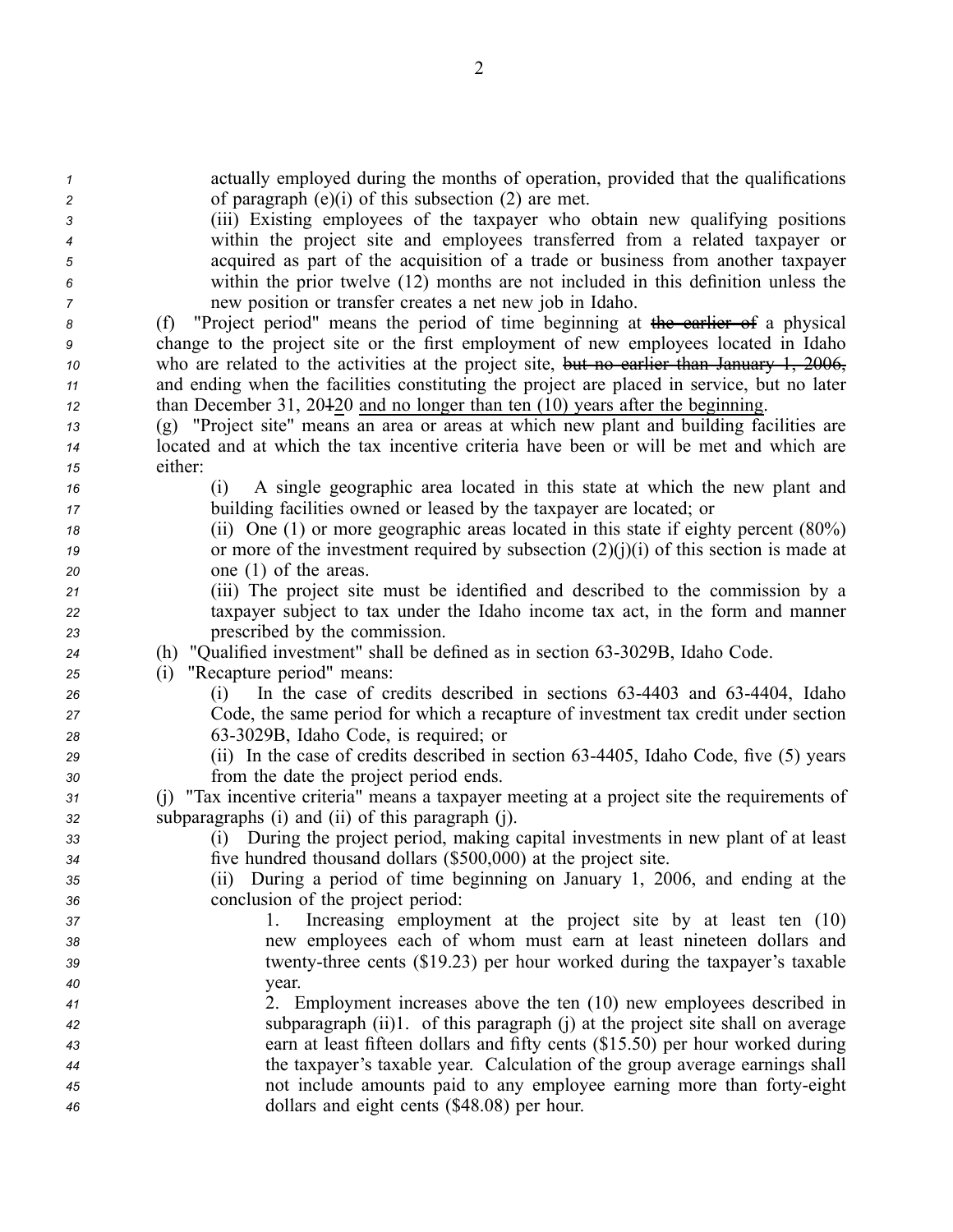3. Earnings calculated pursuan<sup>t</sup> to subparagraph (ii) of this paragraph (j) shall include income upon which Idaho income tax withholding is required 3 under section 63-3035, Idaho Code, but shall not include income such as stock options or restricted stock grants.

 4. For purposes of determining whether the increased employment threshold has been met, employment at the project site shall be determined by calculating the increase of such new employees reported to the Idaho department of labor for employment security purposes over the employees so reported as of the beginning of the project period or no earlier than January 1, 2006, whichever is larger; and

*<sup>11</sup>* 5. Maintaining net increased employment in Idaho required by *<sup>12</sup>* subparagraph (ii) of this paragraph (j) during the remainder of the *<sup>13</sup>* project period.

*<sup>14</sup>* (k) "Taxpayer," for purposes of paragraphs (j) and (e) of this subsection (2), means *<sup>15</sup>* either:

*<sup>16</sup>* (i) A single taxpayer; or

 (ii) In the context of <sup>a</sup> unitary group filing <sup>a</sup> combined repor<sup>t</sup> under section 633027(t), Idaho Code, all members of <sup>a</sup> unitary group includable in <sup>a</sup> combined repor<sup>t</sup> for the tax years in which the credit provided for by this chapter may be claimed. For all other purposes, the terms of section 633009, Idaho Code, and section  $63-3027(t)(1)$ , Idaho Code, apply to the meaning of "taxpayer."

*<sup>22</sup>* SECTION 2. That Section 634403, Idaho Code, be, and the same is hereby amended to *<sup>23</sup>* read as follows:

 634403. ADDITIONAL INCOME TAX CREDIT FOR CAPITAL INVESTMENT. (1) For taxable years beginning on or after January 1, 2006, and before December 31, 20120, and subject to the limitations of this chapter, <sup>a</sup> taxpayer who has certified that the tax incentive criteria will be met within <sup>a</sup> project site during <sup>a</sup> project period shall, in regard to qualified investments made after the beginning of the project period and before December 31, 20120, in lieu of the investment tax credit provided in section 633029B, Idaho Code, be allowed <sup>a</sup> 30 nonrefundable credit against taxes imposed by sections 63-3024, 63-3025 and 63-3025A, Idaho 31 Code, in the amount of three and seventy-five one hundredths percent (3.75%) of the amount of qualified investment made during <sup>a</sup> taxable year, wherever located within this state.

33 (2) The credit allowed by this section shall not exceed sixty-two and five-tenths percent *<sup>34</sup>* (62.5%) of the tax liability of the taxpayer.

*<sup>35</sup>* (3) The credit allowed by this section shall not exceed seven hundred fifty thousand *<sup>36</sup>* dollars (\$750,000) in any one (1) taxable year.

*<sup>37</sup>* SECTION 3. That Section 634404, Idaho Code, be, and the same is hereby amended to *<sup>38</sup>* read as follows:

 634404. REAL PROPERTY IMPROVEMENT TAX CREDIT. (1) For taxable years beginning on or after January 1, 2006, and before December 31, 20120, subject to the limitations of this chapter, <sup>a</sup> taxpayer who has certified that the tax incentive criteria will be met within <sup>a</sup> project site during <sup>a</sup> project period shall be allowed <sup>a</sup> nonrefundable credit against 43 taxes imposed by sections 63-3024, 63-3025 and 63-3025A, Idaho Code, in the amount of two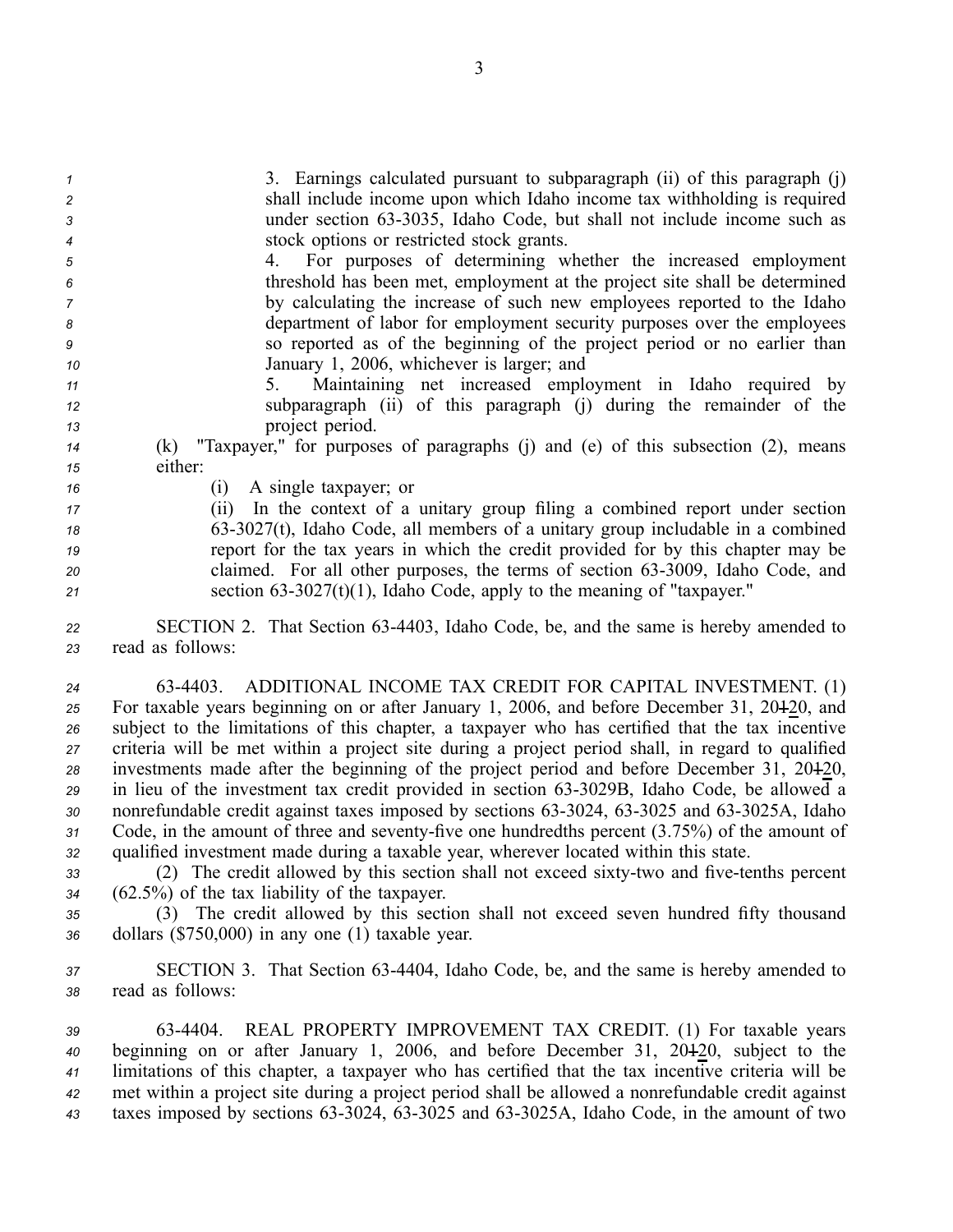*1* and five-tenths percent (2.5%) of the investment in new plant which is incurred during the *<sup>2</sup>* project period applicable to the project site in which the investment is made.

3 (2) The credit allowed by this section shall not exceed one hundred twenty-five thousand *<sup>4</sup>* dollars (\$125,000) in any one (1) taxable year.

*<sup>5</sup>* (3) No credit is allowable under this section for <sup>a</sup> qualified investment in regard to which *<sup>6</sup>* <sup>a</sup> credit under section 634403, Idaho Code, is available.

*<sup>7</sup>* (4) The credit allowed by this section is limited to buildings and structural components *<sup>8</sup>* of buildings related to new plant and building facilities.

*<sup>9</sup>* SECTION 4. That Section 634405, Idaho Code, be, and the same is hereby amended to *<sup>10</sup>* read as follows:

 634405. ADDITIONAL INCOME TAX CREDIT FOR NEW JOBS. (1) Subject to the limitations of this chapter, for taxable years beginning on or after January 1, 2006, and before December 31, 20120, <sup>a</sup> taxpayer who has certified that the tax incentive criteria will be met within <sup>a</sup> project site during <sup>a</sup> project period shall, for the number of new employees earning 15 more than a rate of twenty-four dollars and four cents (\$24.04) per hour worked, in lieu of the credit amount in subsection  $(2)(a)$  of section 63-3029F, Idaho Code, be allowed the credit provided by this section. The number of new employees is the increase in the number of employees for the current taxable year over the greater of the following:

*<sup>19</sup>* (a) The number of employees for the prior taxable year; or *<sup>20</sup>* (b) The average of the number of employees for the three (3) prior taxable years.

*<sup>21</sup>* (2) The credit provided by this section shall be:

*<sup>22</sup>* (a) One thousand five hundred dollars (\$1,500) for each new employee whose annual 23 salary during the taxable year for which the credit is earned is greater than twenty-four *<sup>24</sup>* dollars and four cents (\$24.04) per hour worked but equal to or less than an average rate 25 of twenty-eight dollars and eighty-five cents (\$28.85) per hour worked;

*<sup>26</sup>* (b) Two thousand dollars (\$2,000) for each new employee whose annual salary during *<sup>27</sup>* the taxable year for which the credit is earned is greater than an average rate of <sup>28</sup> twenty-eight dollars and eighty-five cents (\$28.85) per hour worked but equal to or less 29 than an average rate of thirty-six dollars and six cents (\$36.06) per hour worked;

*<sup>30</sup>* (c) Two thousand five hundred dollars (\$2,500) for each new employee whose annual *<sup>31</sup>* salary during the taxable year for which the credit is earned is greater than an average rate 32 of thirty-six dollars and six cents (\$36.06) per hour worked but equal to or less than an 33 average rate of forty-three dollars and twenty-seven cents (\$43.27) per hour worked;

*<sup>34</sup>* (d) Three thousand dollars (\$3,000) for each new employee whose annual salary *<sup>35</sup>* during the taxable year for which the credit is earned is greater than an average rate of 36 **forty-three dollars and twenty-seven cents (\$43.27)** per hour worked.

 (3) The credit allowed by subsection (1) of this section shall apply only to employment primarily within the project site. No credit shall be earned unless such employee shall have performed such duties for the taxpayer for <sup>a</sup> minimum of nine (9) months during the taxable year for which the credit is claimed.

41 (4) The credit allowed by this section shall not exceed sixty-two and five-tenths percent *<sup>42</sup>* (62.5%) of the tax liability of the taxpayer.

*<sup>43</sup>* (5) Employees transferred from <sup>a</sup> related taxpayer or acquired from another taxpayer *<sup>44</sup>* within the prior twelve (12) months shall not be included in the computation of the credit *<sup>45</sup>* unless the transfer creates <sup>a</sup> net new job in Idaho.